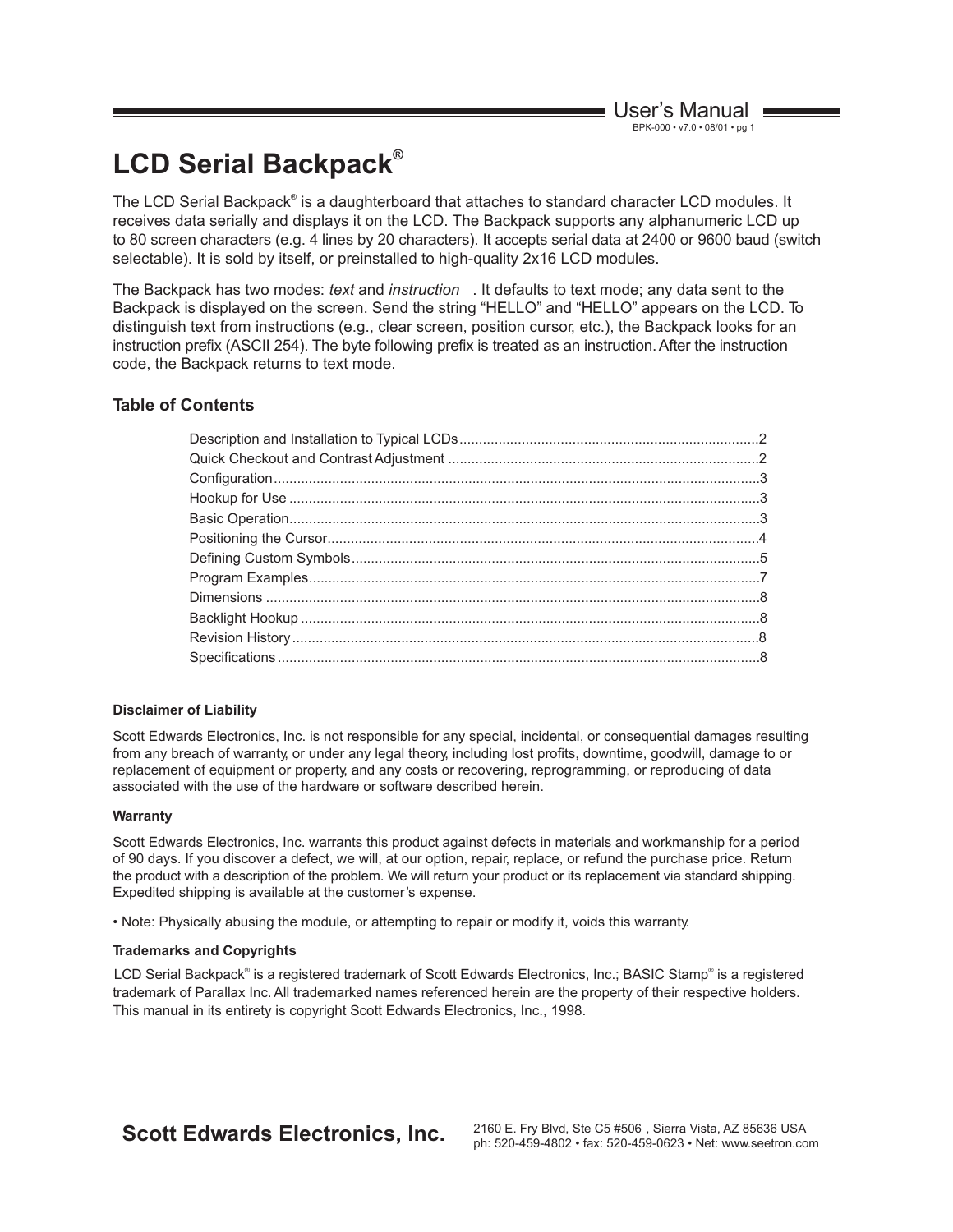#### User's Manual BPK-000 • v7.0 • 08/01 • pg 2

# **Description of the Backpack Board, Installation to Typical LCDs**

Figure 1 shows the major features and configuration options of the Backpack circuit board. Figure 2 shows how to mount it to typical LCD modules.



# **Quick Checkout and Contrast Adjustment**

You can test the Backpack and LCD for proper operation without a computer/serial port. Temporarily connect the serial input to one of the +5 terminals of J1, then connect power to +5 and GND. Backpacks with pcb revs 5 and 6 made before March 1998 will display rows of triangles across the display. Later rev 6 and higher units (ones shipped with this manual) will display a text message. Units earlier than rev 5 will produce unpredictable results with this test, so they should be tested with an actual serial input.

The contrast control is usually set fully clockwise at the factory. This setting may be too dark with some LCDs. Use a small, flat-blade screwdriver to adjust the contrast.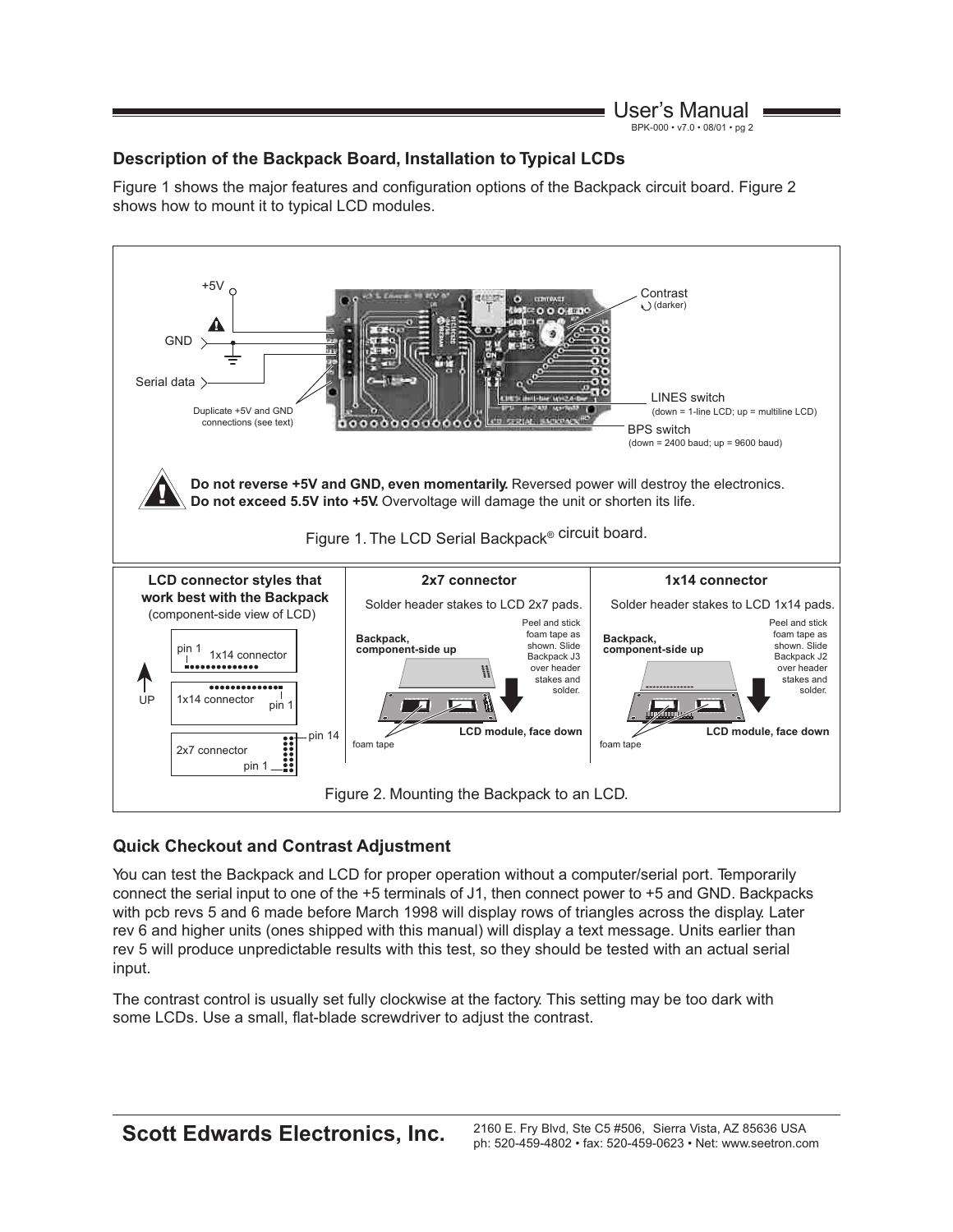# **Configuration**

*Display Lines:* Set the LINES switch (figure 1) down for 1-line displays; up for 2- or 4-line displays. Note that most 1x16 displays behave like 2x8 displays (with the two lines side by side). If you have a 1x16 LCD and cannot see the second eight characters, power down and switch to the 2-/4-line setting.

*Baud Rate:* Set the BPS switch down for 2400 baud; up for 9600. At either rate, the serial characteristics are no parity, 8 data bits, 1 stop bit.

**NOTE:** The Backpack reads the configuration switches only at startup. Change switch settings only with the power off.

# **Hookup for Use**

Figure 3 shows how to connect the LCD Serial Backpack® to PCs and BASIC Stamp computers in order to run the example programs presented later in this manual. Refer to figure 1 or the markings on the Backpack for the locations of +5, GND and SER(ial in).

The 5-pin connector on the Backpack has two extra pins for +5 and GND. These pins are arranged in a *pallindrome* layout. If you make a matching 5-pin connector, the connections will always line up properly regardless of connector orientation. Suitable female crimp sockets for making connectors are available from Jameco (www.jameco.com, PN: 100765). Digi-Key carries ready-made 5-pin socket and flex-cable assemblies in varying lengths (www.digikey.com, PN: A9BAG-0506F-ND).



# **Basic Operation**

Once the Backpack is properly connected and configured to match the baud rate of the computer/program that will be talking to it serially, data sent to the Backpack will appear on the display. For example, if you send "Hello" to the Backpack, "Hello" appears on the display. The cursor (printing position) automatically advances from left to right.

You can also send instructions to the LCD via the Backpack. To tell the Backpack that a particular byte is an instruction and not text, precede it with the *instruction prefix* character, ASCII 254 (0FE hex, 11111110 binary). The Backpack treats the byte immediately after the prefix as an instruction, then automatically returns to data mode.

An example: The clear-screen instruction is ASCII 1. To clear the screen, send <254><1> (where the <> symbols mean single bytes set to these values, not text as typed from the keyboard). Table 1 lists the LCD instructions.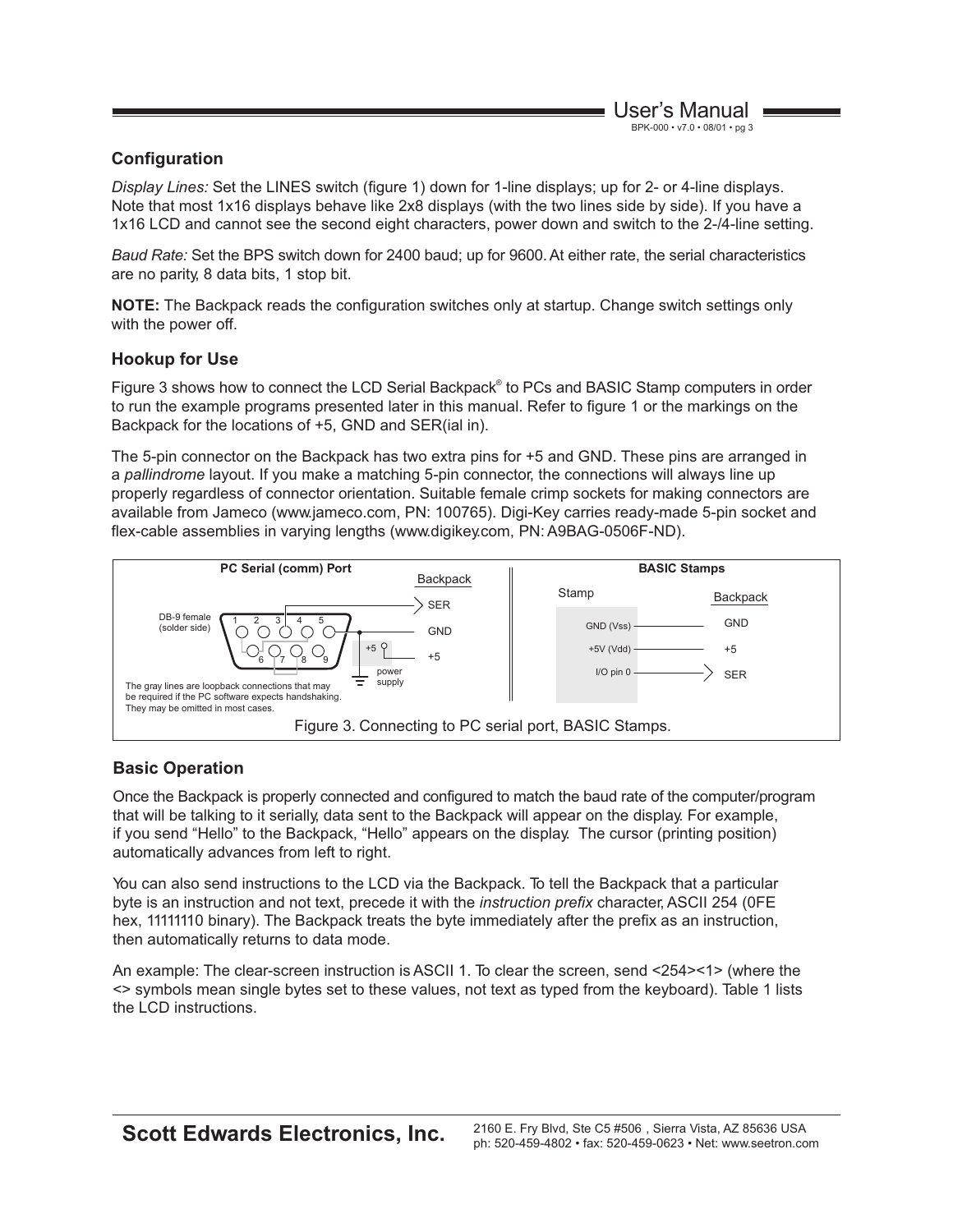User's Manual

BPK-000 • v7.0 • 08/01 • pg 4

| <b>Table 1. LCD Instructions</b>                                                                                                                                                                                                                                                                                                                                                                                                                                                                                                                                                                                                                                                                                                                                                              |                    |  |  |  |  |  |
|-----------------------------------------------------------------------------------------------------------------------------------------------------------------------------------------------------------------------------------------------------------------------------------------------------------------------------------------------------------------------------------------------------------------------------------------------------------------------------------------------------------------------------------------------------------------------------------------------------------------------------------------------------------------------------------------------------------------------------------------------------------------------------------------------|--------------------|--|--|--|--|--|
| <b>Instruction/Action</b>                                                                                                                                                                                                                                                                                                                                                                                                                                                                                                                                                                                                                                                                                                                                                                     | Code               |  |  |  |  |  |
| <b>X</b> Clear Screen                                                                                                                                                                                                                                                                                                                                                                                                                                                                                                                                                                                                                                                                                                                                                                         | 1                  |  |  |  |  |  |
| Scroll display one character left (all lines)                                                                                                                                                                                                                                                                                                                                                                                                                                                                                                                                                                                                                                                                                                                                                 | 24                 |  |  |  |  |  |
| Scroll display one character right (all lines)                                                                                                                                                                                                                                                                                                                                                                                                                                                                                                                                                                                                                                                                                                                                                | 28                 |  |  |  |  |  |
| I Home (move cursor to top/left character position)                                                                                                                                                                                                                                                                                                                                                                                                                                                                                                                                                                                                                                                                                                                                           | $\mathcal{P}$      |  |  |  |  |  |
| Move cursor one character left                                                                                                                                                                                                                                                                                                                                                                                                                                                                                                                                                                                                                                                                                                                                                                | 16                 |  |  |  |  |  |
| Move cursor one character right                                                                                                                                                                                                                                                                                                                                                                                                                                                                                                                                                                                                                                                                                                                                                               | 20                 |  |  |  |  |  |
| 14<br>Turn on visible underline cursor                                                                                                                                                                                                                                                                                                                                                                                                                                                                                                                                                                                                                                                                                                                                                        |                    |  |  |  |  |  |
| 13<br>Turn on visible blinking-block cursor                                                                                                                                                                                                                                                                                                                                                                                                                                                                                                                                                                                                                                                                                                                                                   |                    |  |  |  |  |  |
| 12<br>Make cursor invisible                                                                                                                                                                                                                                                                                                                                                                                                                                                                                                                                                                                                                                                                                                                                                                   |                    |  |  |  |  |  |
| Blank the display (without clearing)<br>8                                                                                                                                                                                                                                                                                                                                                                                                                                                                                                                                                                                                                                                                                                                                                     |                    |  |  |  |  |  |
| Restore the display (with cursor hidden)                                                                                                                                                                                                                                                                                                                                                                                                                                                                                                                                                                                                                                                                                                                                                      | 12                 |  |  |  |  |  |
| Set cursor position (DDRAM address)<br>$128 + \text{addr}$                                                                                                                                                                                                                                                                                                                                                                                                                                                                                                                                                                                                                                                                                                                                    |                    |  |  |  |  |  |
| Set pointer in character-generator (CG) RAM                                                                                                                                                                                                                                                                                                                                                                                                                                                                                                                                                                                                                                                                                                                                                   | $64 + \text{addr}$ |  |  |  |  |  |
| T These instructions take more than 1 ms for the LCD to execute. Pause at least 1 ms before<br>sending additional data after these instructions. At 2400 bps, no pause is ever needed.                                                                                                                                                                                                                                                                                                                                                                                                                                                                                                                                                                                                        |                    |  |  |  |  |  |
| Advanced LCD users: These are the actual LCD instruction codes. When the Backpack receives the instruction prefix, it clears<br>the register select (RS) bit. The next received byte is written to the LCD with RS low. After writing that byte, it returns RS high<br>(normal data mode). This approach means that you can send any valid LCD instruction through the Backpack. Since the<br>Backpack intializes the LCD at startup, you should not send any initialization instructions. If you did not understand the preceding<br>note, don't worry. You don't need to know any of this to use an LCD with the Backpack. The info may be handy to advanced<br>users adapting programs written to drive the Backpack to applications that drive the LCD directly through the parallel bus. |                    |  |  |  |  |  |

#### **Positioning the Cursor**

You can position the cursor anywhere on the screen by sending the proper instruction. The arrangement of character positions depends on the type of LCD, as shown in figure 4 below.

| one-line LCDs                                                                                                                                                                                                            | 1x16 LCDs                                        |  |  |  |  |
|--------------------------------------------------------------------------------------------------------------------------------------------------------------------------------------------------------------------------|--------------------------------------------------|--|--|--|--|
| (other than 1x16; set LINES switch to 1)                                                                                                                                                                                 | (set LINES switch to 2/4)                        |  |  |  |  |
| character<br>position                                                                                                                                                                                                    | character<br>$\bullet\bullet\bullet$<br>position |  |  |  |  |
| set-position                                                                                                                                                                                                             | set-position                                     |  |  |  |  |
| 128 129 130 131 132 133 134 •••                                                                                                                                                                                          | 128 129 130 ••• 192 193 194 •••                  |  |  |  |  |
| instruction                                                                                                                                                                                                              | instruction                                      |  |  |  |  |
| two-line LCDs                                                                                                                                                                                                            | four-line LCDs                                   |  |  |  |  |
| (set LINES switch to 2/4)                                                                                                                                                                                                | (set LINES switch to 2/4)                        |  |  |  |  |
| 3<br>$\Omega$<br>$\overline{2}$<br>4                                                                                                                                                                                     | $\Omega$<br>$\overline{2}$<br>3                  |  |  |  |  |
| line 1                                                                                                                                                                                                                   | line 1                                           |  |  |  |  |
| 128 129 130 131 132 133 134 •••                                                                                                                                                                                          | 128 129 130 131 132 133 134 •••                  |  |  |  |  |
| line 2                                                                                                                                                                                                                   | line 2                                           |  |  |  |  |
| 192 193 194 195 196 197 198 •••                                                                                                                                                                                          | 192 193 194 195 196 197 198 •••                  |  |  |  |  |
|                                                                                                                                                                                                                          | line 3<br>148 149 150 151 152 153 154 •••        |  |  |  |  |
| To position the cursor, send the instruction-prefix<br>byte, ASCII 254, followed by the set-position byte<br>value. For example, to move to line 2, character 4,<br>send <254><196>. Note: $\lt\#$ > means a byte set to | line 4<br>212 213 214 215 216 217 218 •••        |  |  |  |  |
| the value #. See program examples.                                                                                                                                                                                       | Figure 4. Cursor positioning.                    |  |  |  |  |

**Scott Edwards Electronics, Inc.** 2160 E. Fry Blvd, Ste C5 #506, Sierra Vista, AZ 85636 USA<br>ph: 520-459-4802 · fax: 520-459-0623 · Net: www.seetron.com ph: 520-459-4802 • fax: 520-459-0623 • Net: www.seetron.com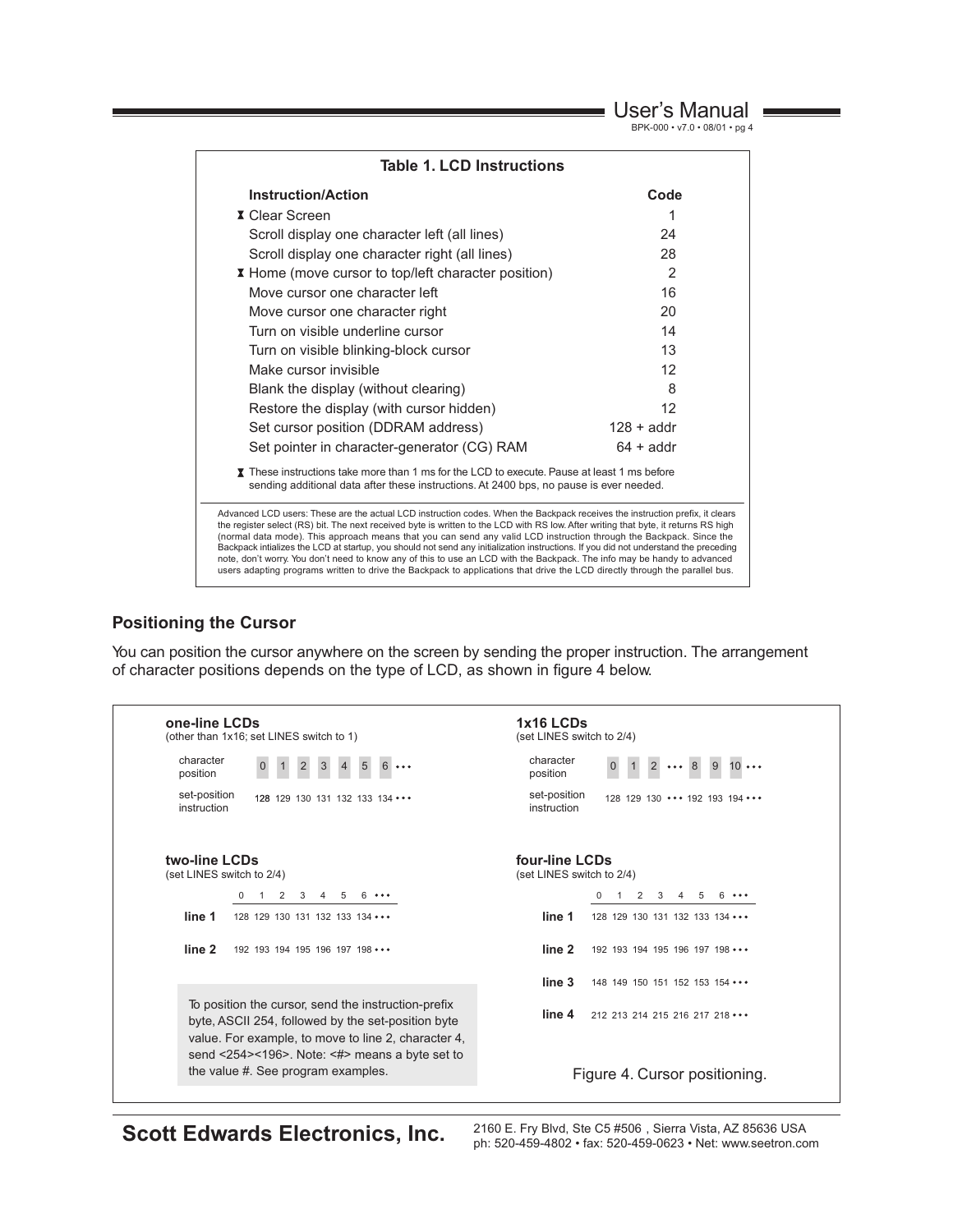# **Defining Custom Symbols**

Most of the LCD characters (figure 6) cannot be changed because they are stored in ROM. However, the first eight symbols, corresponding to ASCII 0 through 7, are stored in RAM. By writing new values to the character-generator (CG) RAM, you can alter these characters. Changing a symbol is easy; just point to the beginning of the symbol's RAM location, then write eight bytes whose bits form the desired pattern. Then position the cursor onto the screen. See figure 5.

Manipulating custom characters allows you to create all kinds of special effects, including simple animations. See the Backpack application notes at www.seetron.com for more examples.



|   | <b>A10</b><br><br>----<br>                                                                                                                                                                                                         |                                            |              |                      |                |               |      | m               |                    | ---<br>----<br>  | m              | . .<br>--<br> | <br><b>HER</b> | ---<br>. .<br>m     | -----<br>m.                    |                  |                                                    |                 | -----                       |                         | .<br>. .  | <br><br>. .<br>         |                    | $\blacksquare$<br>. .<br>жr |
|---|------------------------------------------------------------------------------------------------------------------------------------------------------------------------------------------------------------------------------------|--------------------------------------------|--------------|----------------------|----------------|---------------|------|-----------------|--------------------|------------------|----------------|---------------|----------------|---------------------|--------------------------------|------------------|----------------------------------------------------|-----------------|-----------------------------|-------------------------|-----------|-------------------------|--------------------|-----------------------------|
|   | -----<br><br>m<br>                                                                                                                                                                                                                 | . .<br>. .                                 | .<br>an an a | <br>                 | <br><br>       | ----<br><br>  | <br> | ----<br>        | -----<br>          | . .<br>          |                | .<br>۰.<br>   | <br>           | ---                 | -----<br>                      |                  |                                                    |                 | .<br>.                      | ٠                       | m         | <br>----<br><b>Band</b> |                    | <br>imi<br>`uuni            |
|   | <br>----<br><br>                                                                                                                                                                                                                   | . .<br>. .<br><br>$\cdots$<br><br><b>H</b> |              | -----<br><b>THE</b>  | <br><br>۰      | <br>m         |      | <br><br>        | <br>               | <br><b>THE</b>   | <br>. .<br>. . | <br><br>      | ٠<br>۰.        | mi                  | -----<br><br><b>ATE</b><br>. . |                  | . .<br><br>٠                                       | -----<br>----   | <br>-----<br>$\blacksquare$ | -----<br><br>           | <br>      | <br><br>                | . .<br>- 11<br>. . | . .<br>in a'                |
|   | <br><br><br>                                                                                                                                                                                                                       | <br><br>----                               |              | <br>. .<br>          |                | .<br>         |      | -----           | . .<br>. .<br><br> | <br>----         | ╍<br>m         | <br>          |                | ٠<br>٠<br>۰.        | <br>. .<br>÷.                  | ,,,,,<br>        | <br><br>                                           | -----           | <br>. .                     | <br>٠<br>. .            |           | <br>.                   | .<br>              | <br>$\blacksquare$<br>ni in |
| 5 | -----<br><br>-----<br>                                                                                                                                                                                                             | <br>m<br>ж.                                |              | -----<br><br>        | -----<br>----- | -----<br><br> |      |                 | <br>               | <br><br>         | $\mathbf{r}$   |               | п.<br>٠        | <br>                | <br>                           | -----<br><br>. . | -----<br>$\blacksquare$<br>a Tar<br>$\blacksquare$ | ٠<br>. .        | <br>٠                       | <b>BRK</b><br>          | <br>      | ----<br>                | <br><br>----       | . .<br>                     |
| 6 | <br><br><br><br><br>-----<br>                                                                                                                                                                                                      | <br>.<br>. .<br>                           | <br>         | <br><br>ш<br>. .<br> |                | <br>          | <br> |                 | ٠<br>. .<br>īп.    | <br>. .<br>      | <br><br>٠      | ٠             | -----          | -----<br>-----<br>ш | ----<br><br>                   |                  | <br>                                               | -----<br>.<br>. | <br>-----                   | -----<br>-----<br>----- |           | <br>.                   |                    |                             |
|   |                                                                                                                                                                                                                                    |                                            |              |                      |                |               |      | . .<br>. .<br>. |                    | ----<br>----<br> |                |               | ٠<br>          | -----<br>           | .<br>.<br>                     | ,,,,,<br>        |                                                    | -----           | -----<br>. .                | <br>-----               | <br>m<br> | <br>                    | . .                | ,,,,,<br>. .                |
|   | To find the ASCII code for a given character, add the row and column nun<br>$MQTT$ , $C1$ , $C2$ , $C3$ , $C4$ , $C5$ , $C6$ , $C7$ , $C8$ , $C9$ , $C1$ , $C1$ , $C1$ , $C1$ , $C1$ , $C1$ , $C1$ , $C1$ , $C1$<br>$\overline{ }$ |                                            |              |                      |                |               |      |                 |                    |                  |                |               |                |                     |                                |                  |                                                    |                 |                             |                         |           |                         |                    |                             |

NOTE: Custom characters occupy ASCII 0—7 Backpack loads patterns shown at startup. ASCII 8—31 repeat the custom characters ASCII 128–160 are blanks

To find the ASCII code for a given character, add the row and column numbers. For example, capital D is in the column marked 64 in row 4, so its ASCII code is 68. Use the reverse procedure to determine the symbol for a given code. For example, ASCII code 244 produces the symbol  $\Omega$ , found at colum 240, row 4.

3ÿ pą ....

W

Figure 6. Character set for typical LCDs.

**Scott Edwards Electronics, Inc.** 2160 E. Fry Blvd, Ste C5 #506, Sierra Vista, AZ 85636 USA ph: 520-459-4802 • fax: 520-459-0623 • Net: www.seetron.com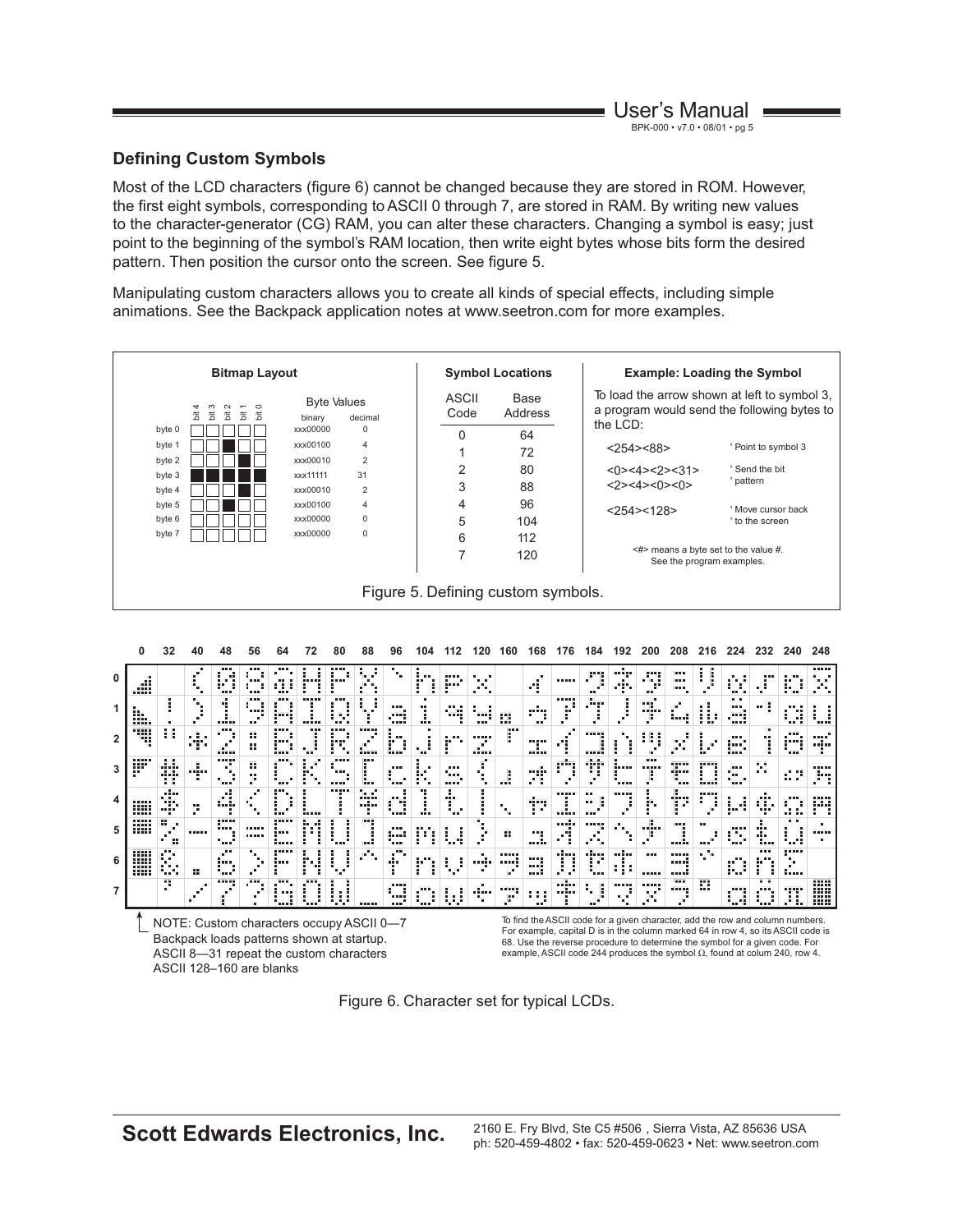User's Manual BPK-000 • v7.0 • 08/01 • pg 6

#### **Program Examples**

Any computer/programming language that can produce serial output (2400 or 9600 bps, N81) can talk<br>to the LCD Serial Backpack®. The examples here are in BASIC, chosen because of its popularity and readability. Don't be put off by the size of the programs—they are mostly comments.

See www.seetron.com for Windows® programming examples using a free DLL that works well with Visual BASIC®.

#### **' Program: BPKDEMO.BAS**

' This program demonstrates fundamental techniques of driving the

- 
- ' LCD Serial Backpack (R) in BASIC (compatible with QBASIC, Quick BASIC, ' First BASIC, and Power BASIC). First BASIC, an excellent shareware
- ' compiler, is available from www.powerbasic.com.

' Start by defining some useful constants for the Backpack

| $I = 254$     | ' Instruction prefix value.              |
|---------------|------------------------------------------|
| $CI R = 1$    | 'LCD clear-screen instruction.           |
| $LINE1 = 128$ | 'Address of first character of 1st line. |
| $LINE2 = 192$ | 'Address of first character of 2nd line. |
|               |                                          |

' Open the serial port (com1) for output at 9600 baud. **Make sure Backpack**

**' is also set for 9600.** Turn off all handshaking (CD, CS, DS) by

' setting to zero (0). OPEN "COM1:9600,N,8,1,CD0,CS0,DS0" FOR OUTPUT AS #1

' Once the port is open, we can print to it. Start by clearing the screen ' in case there's text left from a previous run of this program. Note that

' at 9600 baud, you need a delay after clearing the screen. To create a

' delay, you can use a timing instruction such as First/Power BASIC's ' DELAY or QBASIC's SLEEP, or you can send an unnecessary instruction, ' such as <254><128>. That sequence moves the cursor to the beginning of ' line 1, which is where it already is, thanks to clear-screen. PRINT #1, CHR\$(I); CHR\$(CLR); ' Send <254><1> to clear screen. PRINT #1, CHR\$(I); CHR\$(LINE1); ' Time delay (for 9600 baud).

' Now print some text. PRINT statements should end with ; to prevent unnecessary carriage return/line feeds (which the Backpack ' doesn't understand, and displays as junk characters). PRINT #1, "Hello world!";

' Positioning the cursor requires sending the instruction prefix (ASCII

- ' 254, which we've assigned the name "I") followed by an address. We've ' assigned names to ASCII 128 (1st character of line 1) and 192 (1st
- ' character of line 2). We'll position the cursor to the start of ' line 2 and print some more.

PRINT #1, CHR\$(I); CHR\$(LINE2); "press return";

' Wait for a keypress (at PC) before continuing.<br>CLS : INPUT "PRESS RETURN TO CONTINUE", X\$

- ' Now we'll simulate a common application by printing a label on the
- ' screen, then updating some data by positioning the cursor. Each
- time you press return on the PC, the program will add 1 to the
- count and update the value on the screen. Notice that to position
- ' the cursor at character 6 of line 1, we give the position value of
- ' LINE1 + 6. This is easier to read than 134, which is the address of
- ' line 1, character 6. Also note that we print several spaces after
- ' the number. It's not needed here, but in programs in which a number ' could be \_lower\_ than the previously displayed value, the spaces

' would erase any leftover digits. PRINT #1, CHR\$(I); CHR\$(CLR); CHR\$(I); CHR\$(LINE1); PRINT #1, "Count: "; CHR\$(I); CHR\$(LINE2); "press return"; theCount  $= 0$ 

Again:

 PRINT #1, CHR\$(I); CHR\$(LINE1 + 6); theCount; " "; INPUT "ENTER TO CONTINUE, Q-ENTER TO QUIT ", X\$ IF UCASE\$(X\$) = "Q" THEN END theCount = theCount + 1 GOTO Again



#### **Quickie Program**

Want fast results? All you need are these two lines of code. The first opens the serial port for output; the second 'prints' text to it.Type and run these lines in QBASIC or Power BASIC and "Hello World!" appears on the display.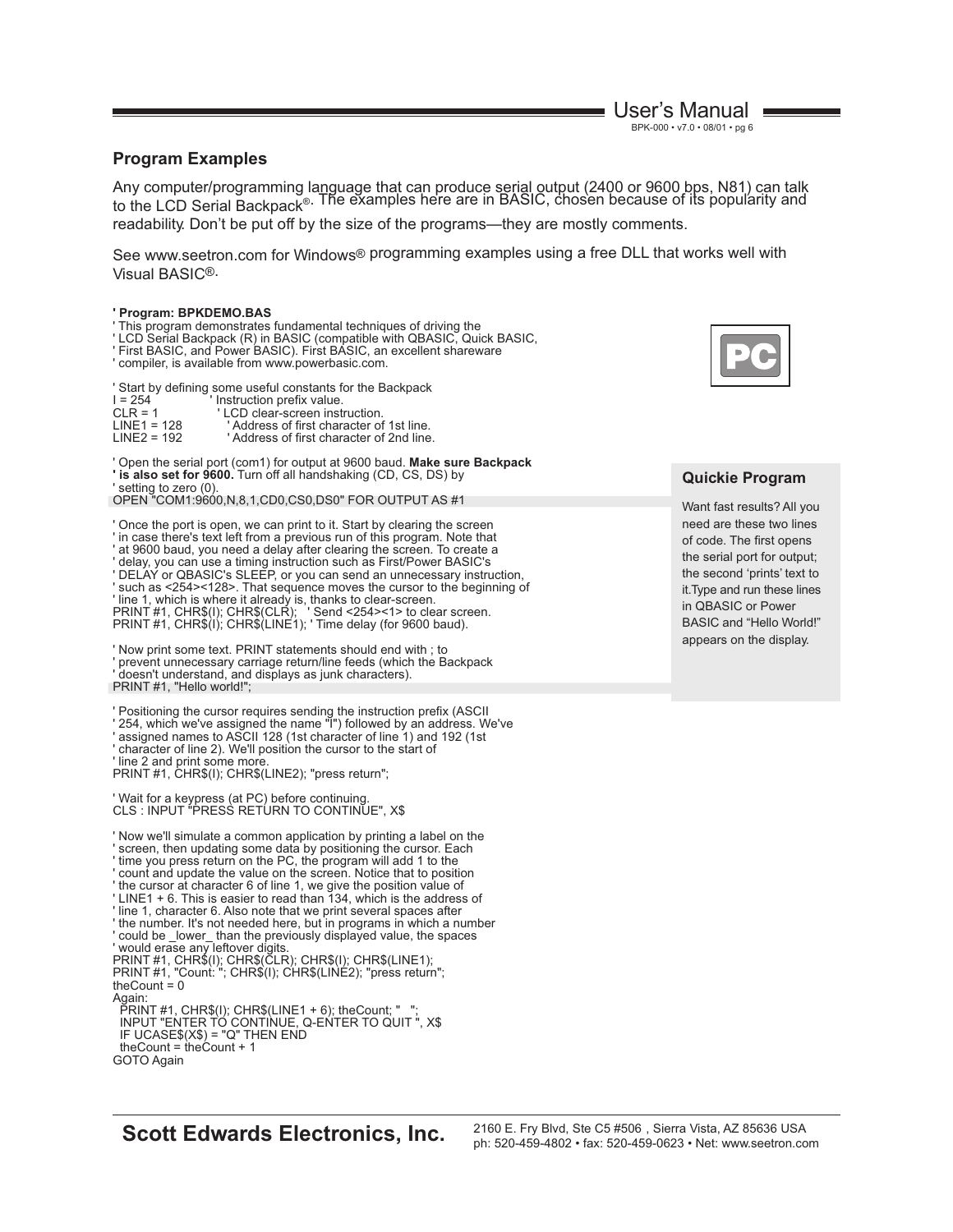|                                                                                                                                                                                                                                                                                                                                                                                                                                                                                                                                 |                                                                                                                                                                                                                                              | User's Manual                                                                                                           |  |
|---------------------------------------------------------------------------------------------------------------------------------------------------------------------------------------------------------------------------------------------------------------------------------------------------------------------------------------------------------------------------------------------------------------------------------------------------------------------------------------------------------------------------------|----------------------------------------------------------------------------------------------------------------------------------------------------------------------------------------------------------------------------------------------|-------------------------------------------------------------------------------------------------------------------------|--|
|                                                                                                                                                                                                                                                                                                                                                                                                                                                                                                                                 |                                                                                                                                                                                                                                              | BPK-000 · v7.0 · 08/01 · pg 7                                                                                           |  |
| ' Program: BPKDEMS1.BAS<br>'This program demonstrates fundamental techniques of driving the<br>'LCD Serial Backpack (R) in BASIC from the BASIC Stamp I. It assumes<br>'that the Backpack is connected to I/O pin 0 of the Stamp, and<br>' that it is set for 2400 bps.                                                                                                                                                                                                                                                         |                                                                                                                                                                                                                                              |                                                                                                                         |  |
| ' Start by defining some useful constants for the Backpack.<br>254<br>SYMBOL I<br>SYMBOL CLR<br>$=$<br>1.<br>192<br>SYMBOL LINE2<br>$\quad =$<br>135<br>$=$<br>SYMBOL L1 C7                                                                                                                                                                                                                                                                                                                                                     | ' Instruction prefix value.<br>'LCD clear-screen instruction.<br>'Address of 1st char of 2nd line.<br>'Address of line 1, character 7.                                                                                                       | <b>BASIC</b><br>STAMP I                                                                                                 |  |
| ' Now clear the screen in case there's text left from a previous<br>' run of the program. Note that there's a 1-second PAUSE prior to<br>sending any data to the Backpack. This gives the Backpack plenty<br>' of time to initialize the LCD after power up.<br>pause 1000                                                                                                                                                                                                                                                      |                                                                                                                                                                                                                                              |                                                                                                                         |  |
| serout 0,n2400,(I,CLR)<br>serout 0,n2400, ("Hello World!")                                                                                                                                                                                                                                                                                                                                                                                                                                                                      | ' Clear the LCD screen.<br>' Print message.                                                                                                                                                                                                  | <b>Quickie Program</b>                                                                                                  |  |
| ' Positioning the cursor requires sending the instruction prefix (ASCII<br>' 254, assigned the symbol "I") followed by an address.<br>serout 0,n2400,(I,LINE2,"line 2")                                                                                                                                                                                                                                                                                                                                                         | ' Move to line 2 and print.                                                                                                                                                                                                                  | Type and run just this line<br>in PBASIC 1 and "Hello<br>World!" appears on the<br>display.                             |  |
| ' Now we'll simulate a common application by printing a label on the<br>' screen and updating some data by positioning the cursor.<br>pause 2000<br>serout 0,n2400,(I,CLR)<br>serout 0,n2400, ("Count:")<br>Again:                                                                                                                                                                                                                                                                                                              | ' Wait 2 secs.<br>' Clear the LCD screen.<br>' Print the label.                                                                                                                                                                              |                                                                                                                         |  |
| serout 0,n2400,(I,L1_C7)<br>serout 0,n2400, (#b2," ")<br>$b2 = b2 + 1$<br>pause 200<br>goto Again                                                                                                                                                                                                                                                                                                                                                                                                                               | ' Move to line 1, character 7.<br>' Print value of b2 followed by 2 spaces.<br>' Increment b2.<br>' Slow the loop down.<br>' Repeat endlessly.                                                                                               |                                                                                                                         |  |
| <b>Program: BPKDEMS2.BS2</b><br>This program demonstrates fundamental techniques of driving the<br>'LCD Serial Backpack (R) in BASIC from the BASIC Stamp II. It assumes<br>' that the Backpack is connected to I/O pin P0 of the Stamp, and<br>' that it is set for 9600 bps.                                                                                                                                                                                                                                                  |                                                                                                                                                                                                                                              | <b>BASIC</b><br>STAMP II                                                                                                |  |
| Start by defining some useful constants for the Backpack.<br>N9600<br>\$4054<br>con<br>254<br>con<br>CLR<br>1.<br>con<br>LINE <sub>2</sub><br>192<br>con<br>135<br>L1 C7<br>con<br>Now clear the screen in case there's text left from a previous<br>run of the program. Note that there's a 1-second PAUSE prior to<br>sending any data to the Backpack. This gives the Backpack plenty<br>of time to initialize the LCD after power up.<br>pause 1000<br>serout 0.n9600.[I,CLR]<br>pause 1<br>serout 0,n9600,["Hello World!"] | 'Baudmode-9600 bps inverted. Use \$40F0 for BS2-SX.<br>' Instruction prefix value.<br>'LCD clear-screen instruction.<br>'Address of 1st char of 2nd line.<br>'Address of line 1, character 7.<br>' Clear the LCD screen.<br>' Print message. | <b>Quickie Program</b><br>Type and run just these<br>lines in PBASIC 2 and<br>"Hello World!" appears on<br>the display. |  |
| ' Positioning the cursor requires sending the instruction prefix (ASCII<br>' 254, assigned the symbol "I") followed by an address.<br>serout 0,n9600, [I, LINE2,"line 2"]                                                                                                                                                                                                                                                                                                                                                       | ' Move to line 2 and print.                                                                                                                                                                                                                  |                                                                                                                         |  |
| ' Now we'll simulate a common application by printing a label on the<br>b2," "].                                                                                                                                                                                                                                                                                                                                                                                                                                                | ' screen and updating some data by positioning the cursor. N' serout 0,n9600, [I, L1 C7, DEC                                                                                                                                                 |                                                                                                                         |  |
| pause 2000<br>serout 0,n9600,[I,CLR]                                                                                                                                                                                                                                                                                                                                                                                                                                                                                            | ' Wait 2 secs.<br>' Clear the LCD screen.                                                                                                                                                                                                    |                                                                                                                         |  |
| pause 1<br>serout 0,n9600,["Count:"]                                                                                                                                                                                                                                                                                                                                                                                                                                                                                            | ' Print the label.                                                                                                                                                                                                                           |                                                                                                                         |  |
| Again:<br>serout 0,n9600, [I, L1 C7]<br>serout 0,n9600, [DEC b2," "]<br>$b2 = b2 + 1$<br>pause 200<br>goto Again                                                                                                                                                                                                                                                                                                                                                                                                                | ' Move to line 1, character 7.<br>Print value of b2 followed by 2 spaces.<br>' Increment b2.<br>' Slow the loop down.<br>' Repeat endlessly.                                                                                                 |                                                                                                                         |  |

**Scott Edwards Electronics, Inc.** 2160 E. Fry Blvd, Ste C5 #506, Sierra Vista, AZ 85636 USA<br>ph: 520-459-4802 • fax: 520-459-0623 • Net: www.seetron.com ph: 520-459-4802 • fax: 520-459-0623 • Net: www.seetron.com